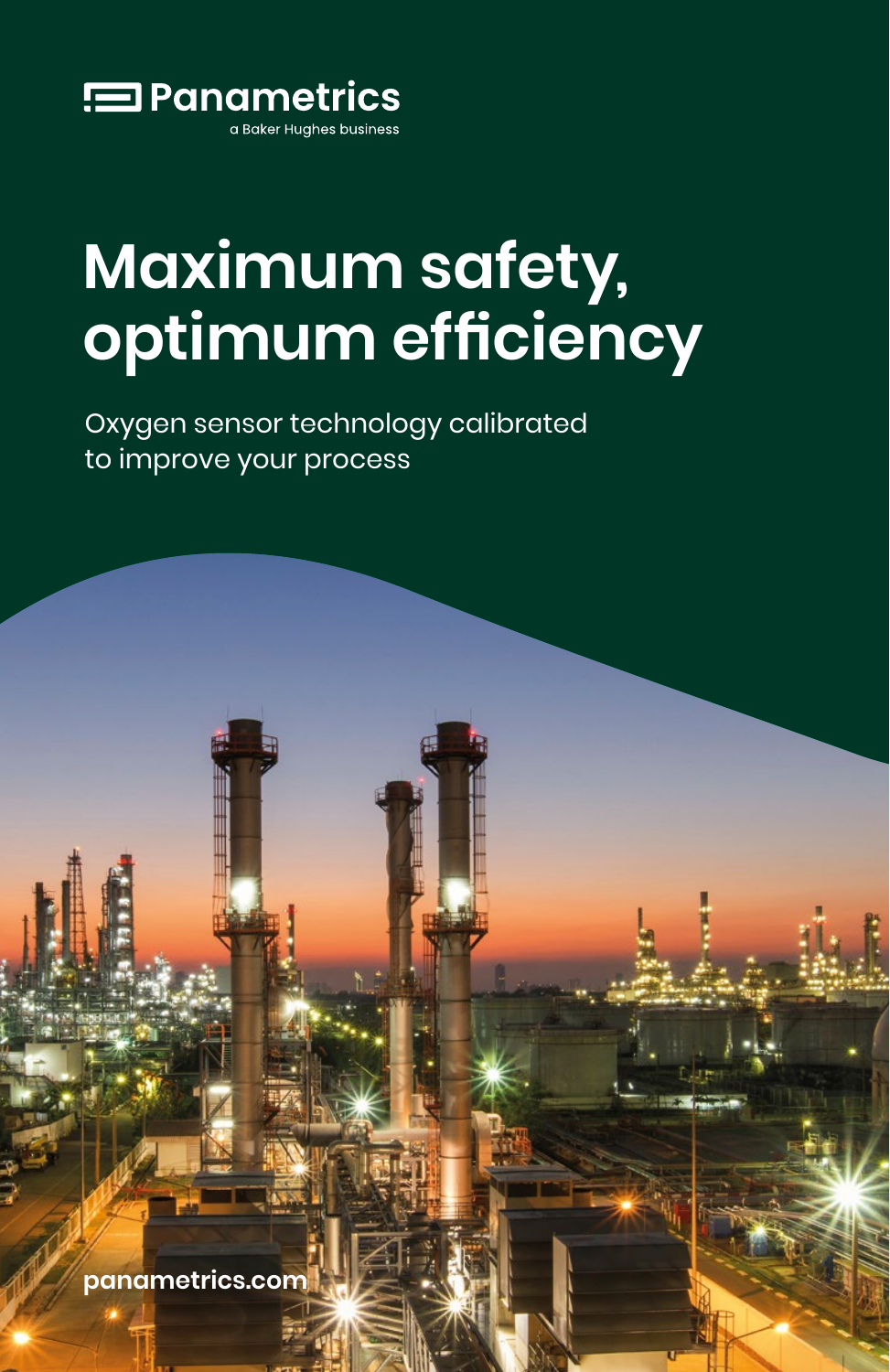OXYGEN & GAS SENSORS PRODUCT GUIDE **PANAMETRICS** OXYGEN & GAS SENSORS PRODUCT GUIDE **PANAMETRICS**

**Maximizing safety and efficiency in high risk environments demands sensor technology you can rely on.**

# **Our oxygen analyzers have been ensuring the safety of our customers and their processes for decades.**

As a recognized leader in gas analyzers, you can be confident knowing that our solution will have the best combination of technology and expertise to guarantee your process measurements. With no moving parts, our analyzers are designed for the toughest applications. Partnering with Panametrics doesn't just bring you reliability and consistency in measurements though, it offers fully customized solutions unique to your process and supported by local technical teams.

Our technology and application specialists are experts in designing the best solutions in gas analysis for the petrochemical, pharmaceutical, energy, steel, food & beverage and industrial gas industries. Our global network ensures our partners get first class local support for all aftermarket needs such as start-up commissioning, calibration services and product training.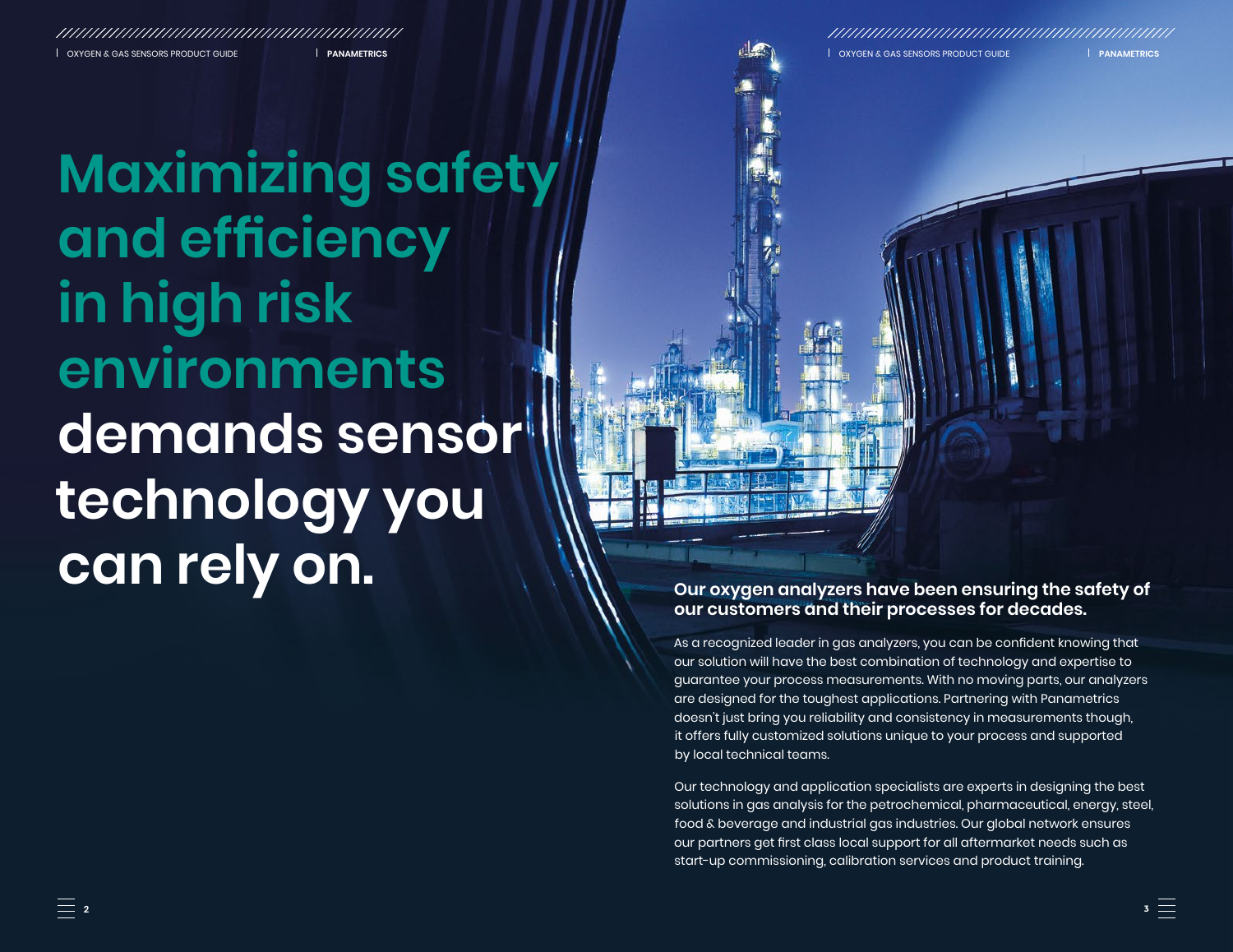

a Baker Hughes business

# **Market Matrix**

|                                                | XMO <sub>2</sub> | <b>XMTC</b> | oxy.IQ | <b>DeltaF</b> | CGA351               | <b>XDP</b>           | TMO <sub>2</sub> D |
|------------------------------------------------|------------------|-------------|--------|---------------|----------------------|----------------------|--------------------|
| $\boxed{\blacktriangle}$<br><b>Power Plant</b> |                  |             |        |               |                      |                      |                    |
| Ĥ<br>Refinery                                  |                  |             |        |               | $\blacktriangledown$ | $\blacktriangledown$ |                    |
| 吗)<br>Petrochemical<br>Plant                   |                  |             |        |               |                      |                      |                    |
| $\ddot{\cdot}$<br><b>Natural Gas</b>           |                  |             |        |               |                      | $\blacktriangledown$ |                    |
| <b>Axis</b><br><b>Steel Plant</b>              |                  |             |        |               |                      |                      |                    |
| ட்<br><b>Industrial</b><br><b>Gases</b>        |                  |             |        |               |                      |                      |                    |
| R<br>Pharmaceutical                            |                  |             |        |               |                      |                      |                    |
| <b>A</b><br>Food &<br><b>Beverages</b>         |                  |             |        |               |                      |                      |                    |
| Ĺ.<br>Water / Waste<br>Water                   |                  |             |        |               |                      |                      |                    |

OXYGEN & GAS SENSORS PRODUCT GUIDE **PANAMETRICS** OXYGEN & GAS SENSORS PRODUCT GUIDE **PANAMETRICS**

# **XMO2**

# **Proven robustness in hazardous area oxygen analysis**

Designed for stability and longevity in oxygen percent measurement, the XMO2 can easily recover from process upsets and maintain high accuracy readings in hazardous areas.

### **APPLICATIONS**

- **Power Plant** W H2 (cooling generator) ĥ **Refinery / Petrochemical Plant / Natural Gas Application** Hydrocarbon gas feed  $\mathbb{R}$ Hydrogen recycle gas Liquid HC storage tanks  $\frac{1}{2}$ Natural gas pipelines Ethylene/polyethylene plant Biogas upgrading **Steel Plant** m Annealing furnaces **Pharmaceutical**  $\frac{1}{\sqrt{2}}$ Liquid HC storage tanks
	- **Centrifuges** Reactors Ambient monitoring Reactivation of carbon

**Industrial gases application** Percent oxygen

**Food and Beverage** Ţ. Oxidization prevention of dry powders

#### **Waste Water**

Oxygen measurement in waste water digester gas



## **KEY FEATURES**

- **Background gas compensation**
- **• Push button field calibration**
- **No moving parts assuring trouble‑free operation**
- **Class 1 Div 1/ATEX and IECEx zone 1 as standard**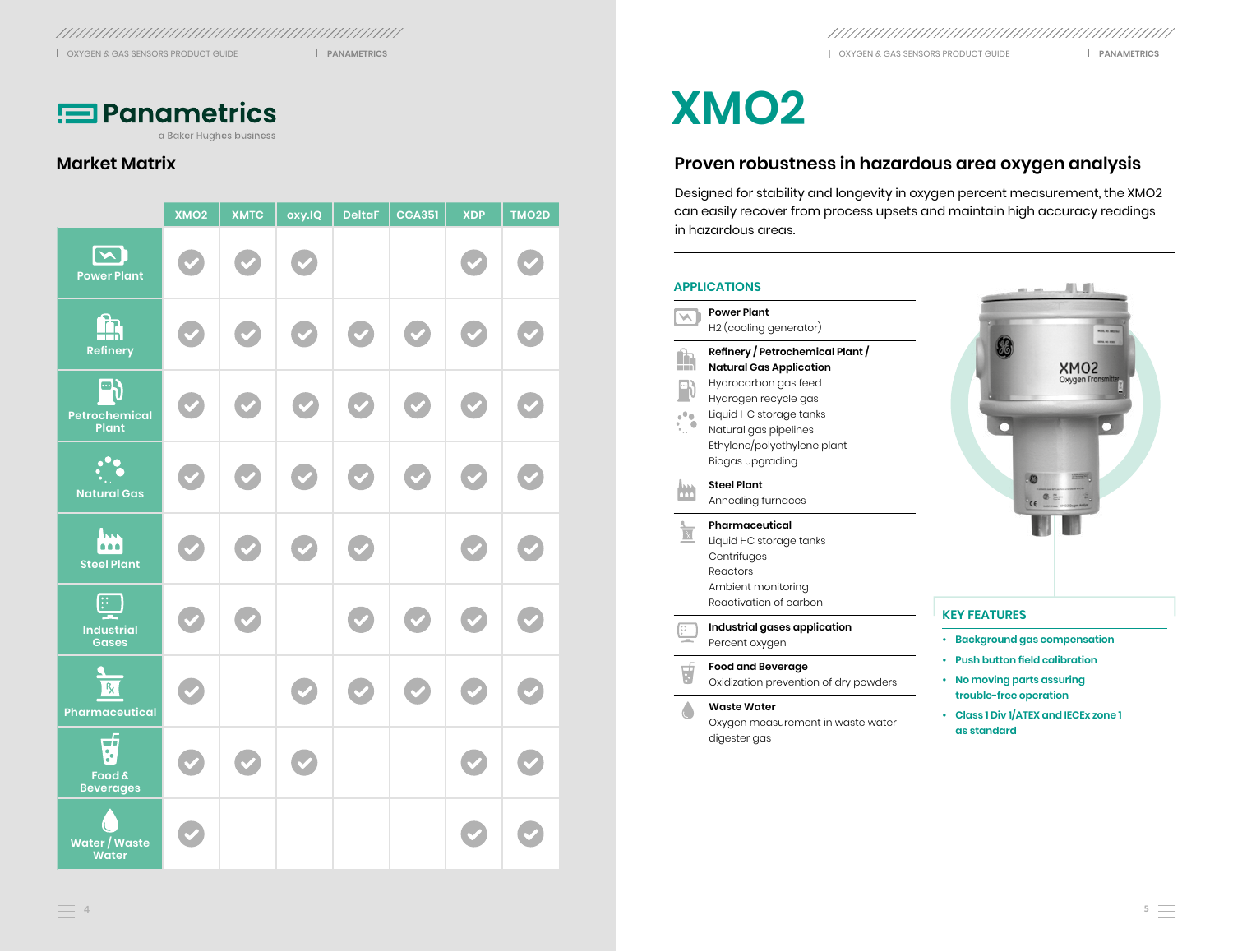OXYGEN & GAS SENSORS PRODUCT GUIDE **PANAMETRICS** OXYGEN & GAS SENSORS PRODUCT GUIDE **PANAMETRICS**

# **High accuracy analysis in a compact binary gas analyzer**

The XMTC is a compact, reliable and field proven thermal-conductivity analyzer, best used when safety is a priority. Configured for Class 1 Div 1/ zone 1 environments and with solvent resistant versions, the XMTC is a highly versatile and cost effective analyzer used for percent measurement in known gas compositions.

# **APPLICATIONS**

**Power Plant**  $\overline{\phantom{a}}$ H2 (cooling generator) **Refinery / Petrochemical Plant /**  Ĥ **Natural Gas Application** Biogas upgrading  $\blacksquare$ Catalytic reformer for recycle hydrogen Isomerization unit for recycle hydrogen  $e^0$  0 Butamer unit off-gas

Hydrotreater for recycle hydrogen Fuel gas/Off gas

### **Industrial Gases**

Air separation units (N2/Argon/O2/H2) Cylinder filling

### **Food and beverages**

CO2-purity (breweries)



# **KEY FEATURES**

- **Class 1 Div 1/ATEX and IECEx zone 1 as standard**
- **IP66/4X rated for internal/external use**
- **No moving parts assuring trouble-free operation**
- **• Push button field calibration**

# **XMTC oxy.IQ**

# **Highly reliable and cost effective oxygen measurement, all in a compact intrinsically safe package**

Designed with usability and customer integration as a priority, the oxy.IQ is a two wire loop powered transmitter with 17 different percent and ppm scales for oxygen analysis. Leveraging proven sensor technology, the oxy.IQ combines all of these features in an intrinsically safe package perfect for oxygen measurement in a variety of background gases.

# **APPLICATIONS**

 $\frac{1}{R}$ 

| <b>Power Plant</b>                                                                                                                                                                                                                                            |
|---------------------------------------------------------------------------------------------------------------------------------------------------------------------------------------------------------------------------------------------------------------|
| Oxygen measurement H2<br>cooled generators                                                                                                                                                                                                                    |
| Refinery / Petrochemical Plant /<br><b>Natural Gas Application</b><br>Biogas upgrading<br>Catalytic reformer for recycle hydrogen<br>Isomerization unit for recycle hydrogen<br>Butamer unit off-gas<br>Hydrotreater for recycle hydrogen<br>Fuel gas/off gas |
| <b>Steel Plant</b><br>Annealing furnaces                                                                                                                                                                                                                      |
| <b>Industrial Gases</b>                                                                                                                                                                                                                                       |

- **Pharmaceutical** Glovebox applications
- **Food and beverages** CO2-purity (breweries)



- **Intrinsically safe option for Class 1 Div 1 /ATEX and IECEx zone 0 locations**
- **Low maintenance, economical and compact**
- **Flameproof option available**
- **Non-incendive without Zener barriers for class 1 Div 2, US only**
- **Sensor lifetime indicator**
- **Display Auto ranging**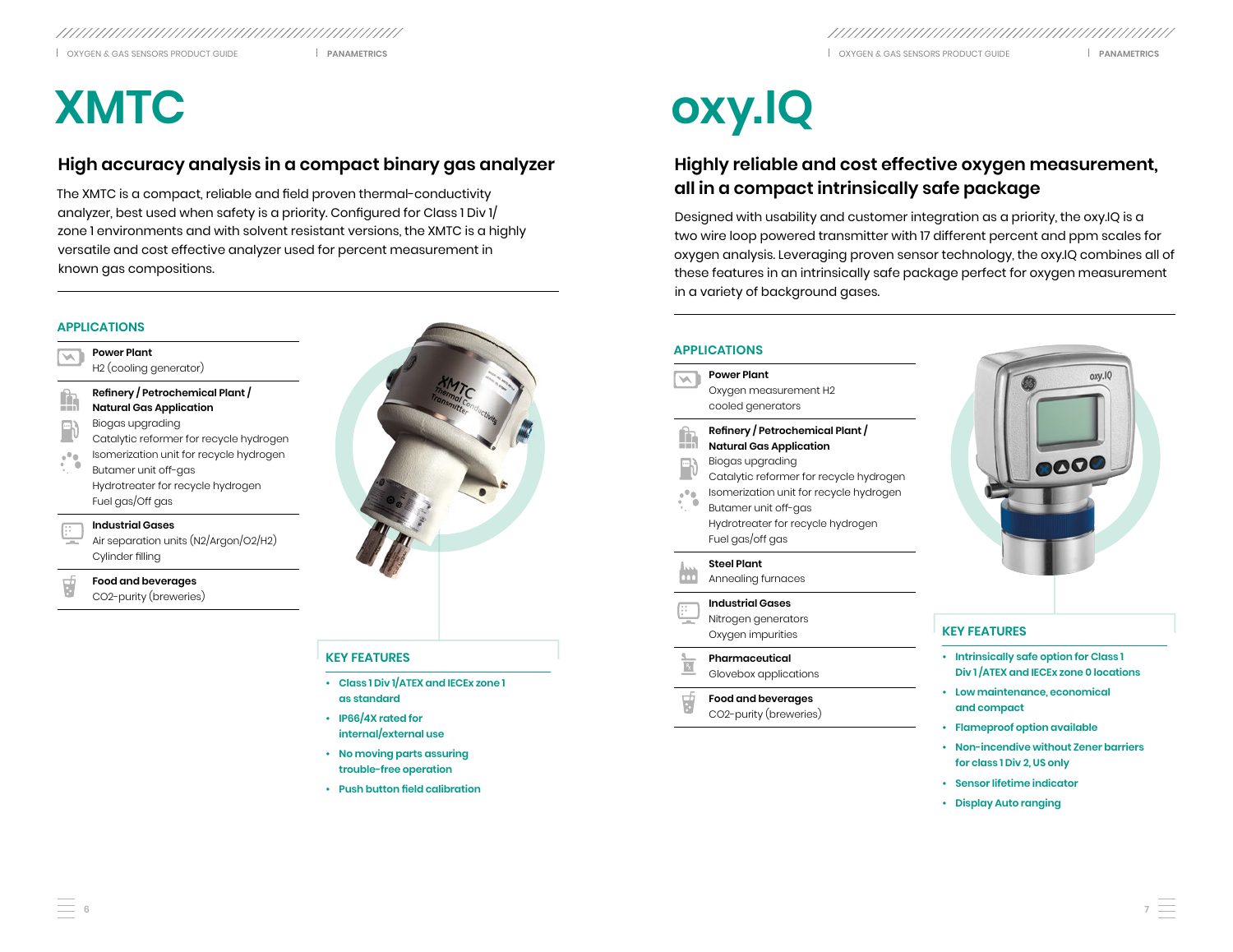# **Delivering ultra stable oxygen analysis across the full measurement range and optimized for industrial gas applications**

The DeltaF non-depleting coulometric cell provides ultra stable oxygen measurement and requires only an annual span calibration. Combined with Panametrics Moisture.IQ, this offers a cost effective six channel solution for multi point oxygen measurement covering the full span of ppm and percentage measurements. The DeltaF is particularly suited to applications requiring process and quality control.

### **APPLICATIONS**

**Refinery / Petrochemical Plant /**  Ĥ **Natural Gas Application** Natural gas pipelines Ethylene plant – oxidization prevention

**Steel Plant** Annealing furnaces

**Industrial Gases**

Air separation units (N2/Argon/O2/H2) Cylinder filling

**Pharmaceutical**

Glovebox applications



## **KEY FEATURES**

- **Ultra stable coulometric measurement technology**
- **Low cost of ownership with span calibration**
- **• Fast response times**
- **Combined with the moisture.IQ offers a 6 channel analyzer and intrinsically safe DeltaF**
- **Class 1 Div 1/ATEX and IECEx zone 1**

# **DeltaF CGA351**

# **Super fast response times covering all oxygen ranges in clean gas applications**

The fastest responding oxygen measurement technology which is ultra stable and covers low ppm to percent measurements. Single point calibration compliments a low maintenance analyzer particularly suited for clean gas operations where speed of response and accuracy are key requirements.

#### **APPLICATIONS**

**Refinery / Petrochemical Plant /**  ĥ **Natural Gas Application** CDU – N2 Plant

 $\blacksquare$ 

**Industrial Gases** Air separation units (N2/Argon/O2/H2)

**Pharmaceutical**  $\overline{\mathbb{R}}$ 

Glovebox applications



## **KEY FEATURES**

- **T90 response time in <2 seconds**
- **Increased accuracy at lower ppm levels**
- **Measures from 0.1ppm to 100% oxygen**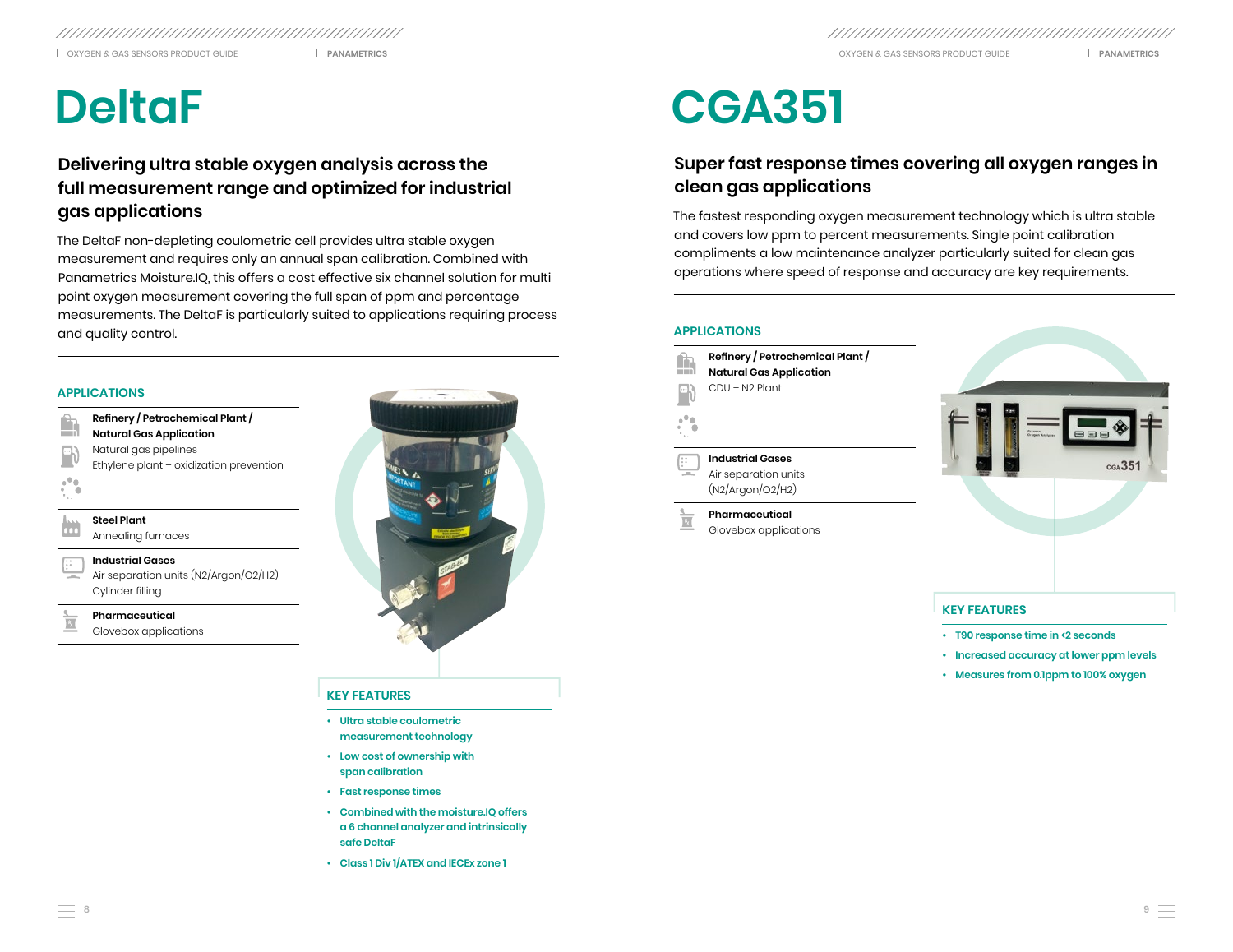# **Offering added functionality to Panametrics transmitters, the XDP is more than just a fully certified Ex Proof display**

In addition to offering a local display, the auto-calibration and verification functionality of the XDP compliments the XMO2 and XMTC transmitters with even lower maintenance and calibration requirements, offering a full solution package. The advanced micro-processor control compares calibration readings with factory settings to verify calibration. Corrections are automatic with user notification.

### **APPLICATIONS**

- **Power Plant** NA. Hydrogen cooled generators custom software
- **Refinery / Petrochemical Plant /**   $\mathbf{r}$ **Natural Gas Application** Hydrocarbon gas feed
- Hydrogen recycle gas  $n^{\alpha}$ 
	- Liquid HC storage tanks Natural gas pipelines Ethylene/polyethylene plant Biogas upgrading Catalytic reformer for recycle hydrogen Isomerization unit for recycle hydrogen Butamer unit off-gas Hydrotreater for recycle hydrogen Fuel gas/off gas
- **Steel Plant**

#### Annealing furnaces

- **Industrial Gases**
- Air separation units (N2/Argon/O2/H2) Cylinder filling
- **Pharmaceutical**  $\overline{R}$ 
	- Liquid HC storage tanks **Centrifuges** Reactors
		- Ambient monitoring
- **Food and beverages**

CO2-purity (breweries)



# **KEY FEATURES**

- **Full solution enabler to compliment the XMO2, XMTC and oxy.IQ with added functionality**
- **4 relay output for solenoid control**
- **Very low maintenance requirement and reduced touch time of other transmitters**
- **Class 1 Div 1/ATEX and IECEx zone 1 as standard**

# **XDP TMO2D**

# **Added functionality in a cost affective package, this safe area display compliments the Panametrics analyzers with increased functionality and control**

The TMO2D offers auto-calibration and verification control to support the XMO2, XMTC and oxy.IQ analyzers. This package comes in user selectable form factors which offers reduced maintenance and alarm outputs.

## **APPLICATIONS**

- **Power Plant**  $\overline{\vee}$ Hydrogen cooled generators custom software ĥ **Refinery / Petrochemical Plant / Natural Gas Application** Hydrocarbon gas feed  $\mathbb{P}$ Hydrogen recycle gas  $\mathbf{r}^{\mathbf{0}}$ Liquid HC storage tanks Natural gas pipelines
	- Ethylene/polyethylene plant Biogas upgrading Catalytic reformer for recycle hydrogen Isomerization unit for recycle hydrogen Butamer unit off-gas Hydrotreater for recycle hydrogen Fuel gas/off gas

**Steel Plant** Annealing furnaces

#### **Industrial Gases**

Air separation units (N2/Argon/O2/H2) Cylinder filling

#### **Pharmaceutical**  $\frac{1}{3}$

- Liquid HC storage tanks **Centrifuges** Reactors Ambient monitoring
- **Food and beverages**
- CO2-purity (breweries)

- **KEY FEATURES**
- **Single or dual isolated 4-20mA outputs**
- **• Up to four field-configurable process alarms**
- **Automatic calibration relays for autocalibration of XMO2 and XMTC**